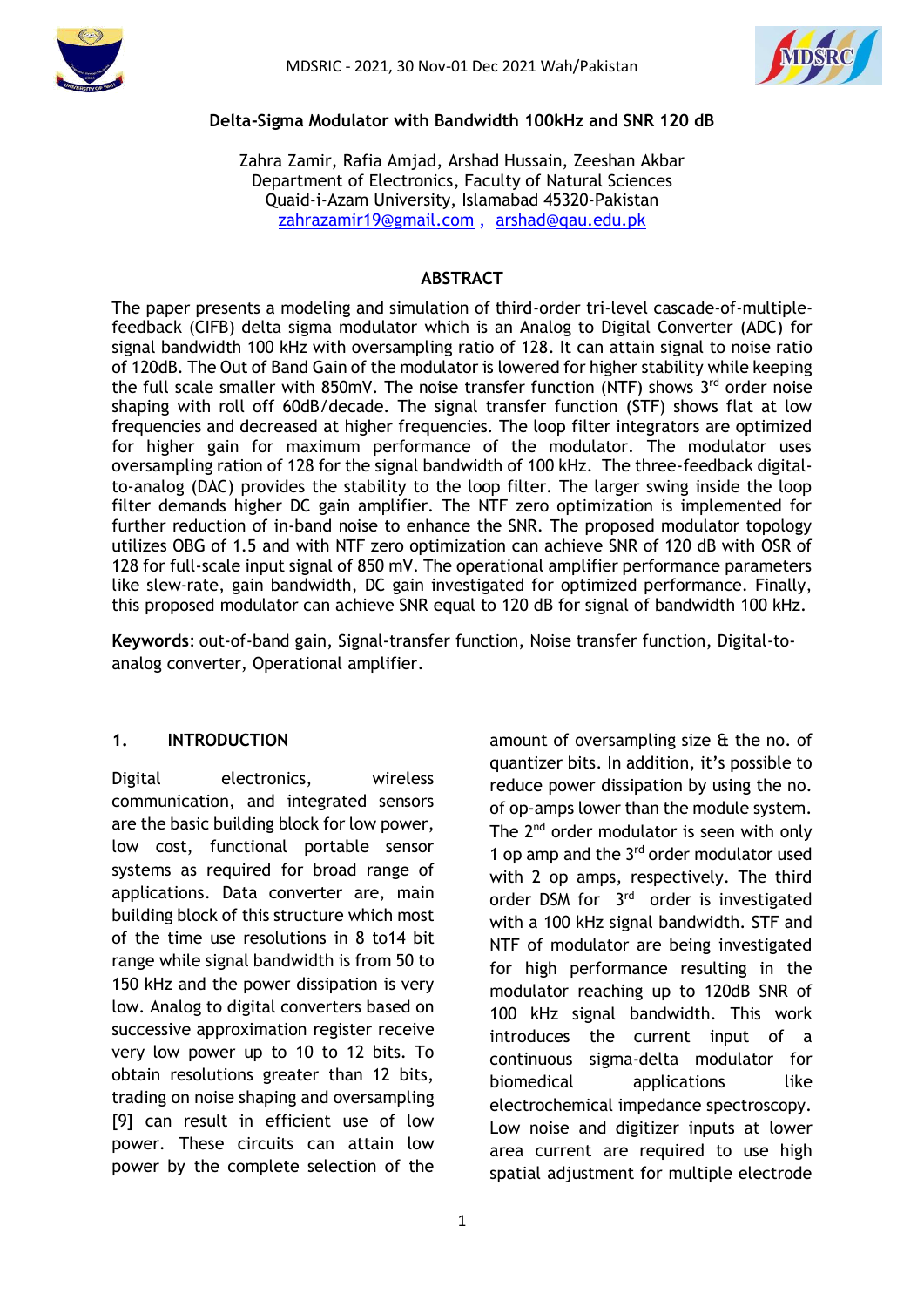



arrays. The use of modified capacitor with resistor DAC for current input of a continuous sigma-delta modulator is presented. SCR-DACs offer the fulfillment of high resistance in a small area, resulting in the use of very small area combined with good sound performance. current input of a continuous sigma-delta modulator with capacitor with resistor DAC prototype was performed with a 180nm CMOS process. ADC used takes up only 120  $\times$  200 µm2 space. To maximize dynamic range of current input of a continuous sigma-delta modulator, two modes have been used. In configuration of low noise, 157-pArms is integrated in band noise with frequency in the 100 kHz band with maximum Signal to noise and distortion frequency of 62 dB. In highresolution DR, a 72 dB SNDR and MSA of - 4.1 dB corresponding to 9.1 µA is measured. Complete C-CTΣ∆M used 2mW at 3 volt supply and reaches a total of 95 dB DR [1]. The delta-sigma module deltasigma for the third order of low power switch is defined. Architecture uses one operating amplifier that works in timely manner. The structures use swing reduction method to minimize swing and the execution needs of all internal nodes. Available with 0.18- m 2P6M CMOS technology, the modulator offers 84-dB SNDR and 88-dB flexible bandwidth at 100 kHz signal bandwidth and a clock in 3.2MHz. A given 1.5 volt prototype consumes 140 W with FoM 54 fJ / conversion rate [2]. This proposed a low high- resolution band pass Delta sigma ADC for accelerometer applications. A high performance 6<sup>th</sup> order feedforward modulator with 1 bit quantization and low-power, area efficient digital filter comprises presented band pass ADC. The ADC is created in a 180nm with 1P6M mixed signal CMOS technology with a 5 mm<sup>2</sup> device size. Over a 4 kHz bandwidth, proposed high resolution ADC has acquired 90 dB peak signal to noise plus distortion ratio and DR of 96 dB, while this intermediate frequency (IF) is moving from 100 KHz to 200 KHz. The chip's power dissipation is 5.6 mW when powered by a 1.8 V (digital)/3.3 V (analogue) supply [3].

The modelling and simulation of a thirdorder tri-level cascade-of-multiplefeedback (CIFB) delta-sigma modulator were established in this study. An ADC having a signal bandwidth of 100 kHz and an OSR of 128 will obtain a signal to noise ratio of 120dB. The modulator's out-ofband-gain (OBG) is reduced for more stability while preserving the whole scale at 850mV. The noise transfer function (NTF) demonstrates 3 rd order noise shaping with roll-off of 60dB/decade. The signal transfer function (STF) is flat at low frequencies and decreases as frequency increases. For best modulator performance, the loop filter integrators are adjusted for greater gain. The modulator use an oversampling ratio of 128 while Signal bandwidth is 100KHz. The loop filter's stability is provided by a three-feedback digital-to-analog (DAC). The increased swing within the loop filter needs a larger DC gain amplifier. The Noise transfer function zero optimization is used to further minimize in band noise and improve SNR. The presented modulator architecture uses OBG of 1.5 and can reach SNR of 120 dB with OSR of 128 for a full-scale input signal of 850 mV with NTF zero optimization. For optimal performance, operational amplifier performance characteristics such as slewrate, gain bandwidth, and DC gain were examined. Finally, given a signal bandwidth of 100 kHz, the modulator can attain SNR of 120 dB.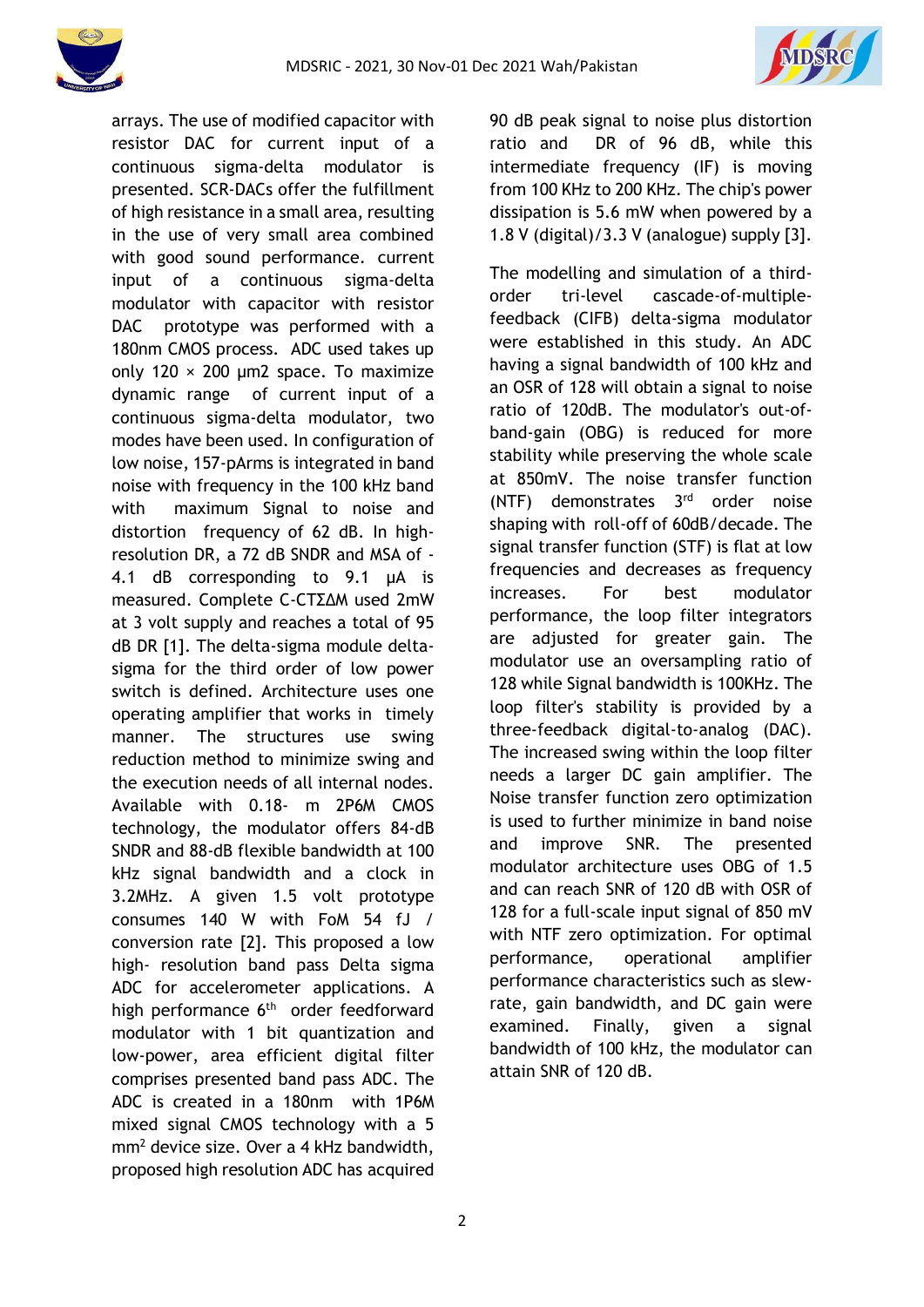



After the introduction, the second section discuss the design of the modulator design with CIFB and CIFF structure, while the third section describes the modeling and simulation of the modulator and explain the operational amplifier for integrator for the fifth-order 4-bit quantizer for CT design implementation. Finally, the section four concludes the paper

### **2. MODULATOR DESIGN**

A third order with three integrators in the loop filter and tri-level quantizer modulator modeled using Delta-Sigma Toolbox [12]. The cascade integrator with multiple feedback (CIFB) investigated for much lower out of band gain of 1.5 for higher stability with oversampling ratio of 128 with NTF zero optimization technique. The modulator with CIFB topology can achieve SNR of 120 dB with OSR of 128. Due to the reason of low pass modulator, the STF of the modulator have low pass behavior. While the NTF have high pass response to shape more quantization noise at high frequency. The third order modulator OBG of 1.5 is shown in Figure 1. The STF also shown as low pass filter. The NTF zeroes, and STF zeroes also shown in the Figure 2. The loop filter poles also plotted and shown in Figure 2. The signal transfer function and noise transfer function of the modulator is shown in Figure 1. As it is shown from the Figure 1 clearly that the OBG of the CIFB modulator is 1.5. While STF of the modulator shows low-pass response to allow those signals, which are at low frequencies and attenuate high frequency signal. The Figure 2 shows NTF and STF plot, as the modulator is low-pass, so the STF shows the low-pass response, while the NTF shapes the quantization noise at high frequencies. Figure 3 shows the output PSD plot with SNR of 120, achieving ENOB of 19-bit. The modulator NTF shows a sharp noise shaping response due to the



**Figure 1: STF and NTF plot (CIFB)**



**Figure 2: STF and NTF plot (CIFB)**



**Figure 3: STF and NTF plot (CIFB)**

reason that all integrator inside the loopfilter is assumed having infinite DC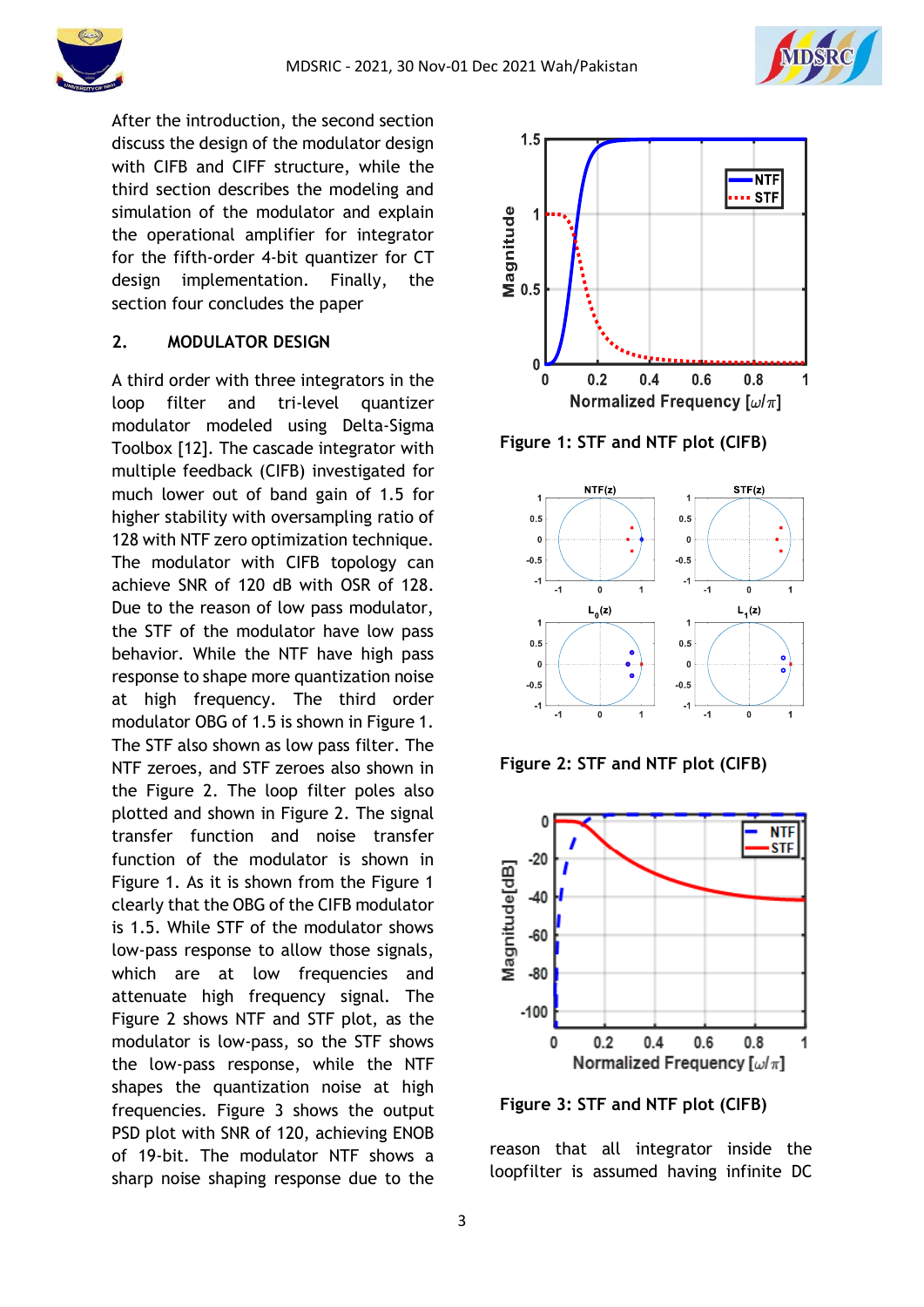

gain. The noise floor is at the level of - 140dB, the quantization noise is suppressed maximum with three integrators inside the loop filter. Due to moderate OSR of 128, the signal bandwidth is quite small. Due to CIFB topology of the modulator the signal swing inside the loop filter is large as a results operational amplifier with very high DC gain will be demanded for the suppression of the quantization noise. Due to CIFB topology the stability of the loop filter is very high due to the advantage of multiple feedbacks, while the overall modulator becomes power hungry with many high DC gain amplifier inside the loop filter.



**Figure 4: Output PSD plot (CIFB)**



**Figure 5: Output states of the integrators**

## **3. RESULTS & DICUSSION**

The third-order single-bit modulator simulated and modeled in MATLAB for signal bandwidth of 100 kHz for SNR of 120 dB with input signal of 850 mV. The operational amplifier performance investigates for slew-rate, gain bandwidth, DC gain. The simulation environment SD Toolbox [14] which simulates the circuit non-idealities are used. This section will discuss about the circuit non-idealities like thermal noise or kT/C, flicker noise, finite operational amplifier gain, finite slew-rate, finite gain-bandwidth (GBW).

### **4. CONCLUSION**

A high-resolution delta-sigma modulator modeled for signal bandwidth of 100 kHz with SNR of 120 dB. The operational amplifier inside the integrator is investigated for limited gain bandwidth, slew-rate and DC gain. The out-of-bandgain (OBG) of the modulator is lowered for higher stability while keeping the full scale smaller with 850mV. The noise transfer function (NTF) shows third-order noise shaping with roll off 80dB/decade. The signal transfer function (STF) shows flat at low frequencies and decreased at higher frequencies. The loop filter integrators are optimized for higher gain for maximum performance of the modulator. The modulator uses oversampling ration of 128 for the signal bandwidth of 100 kHz. The threefeedback digital-to-analog (DAC) provides the stability to the loop filter. The larger swing inside the loop filter demands higher DC gain amplifier. The NTF zero optimization is implemented for further reduction of in-band noise to enhance the SNR. The proposed modulator topology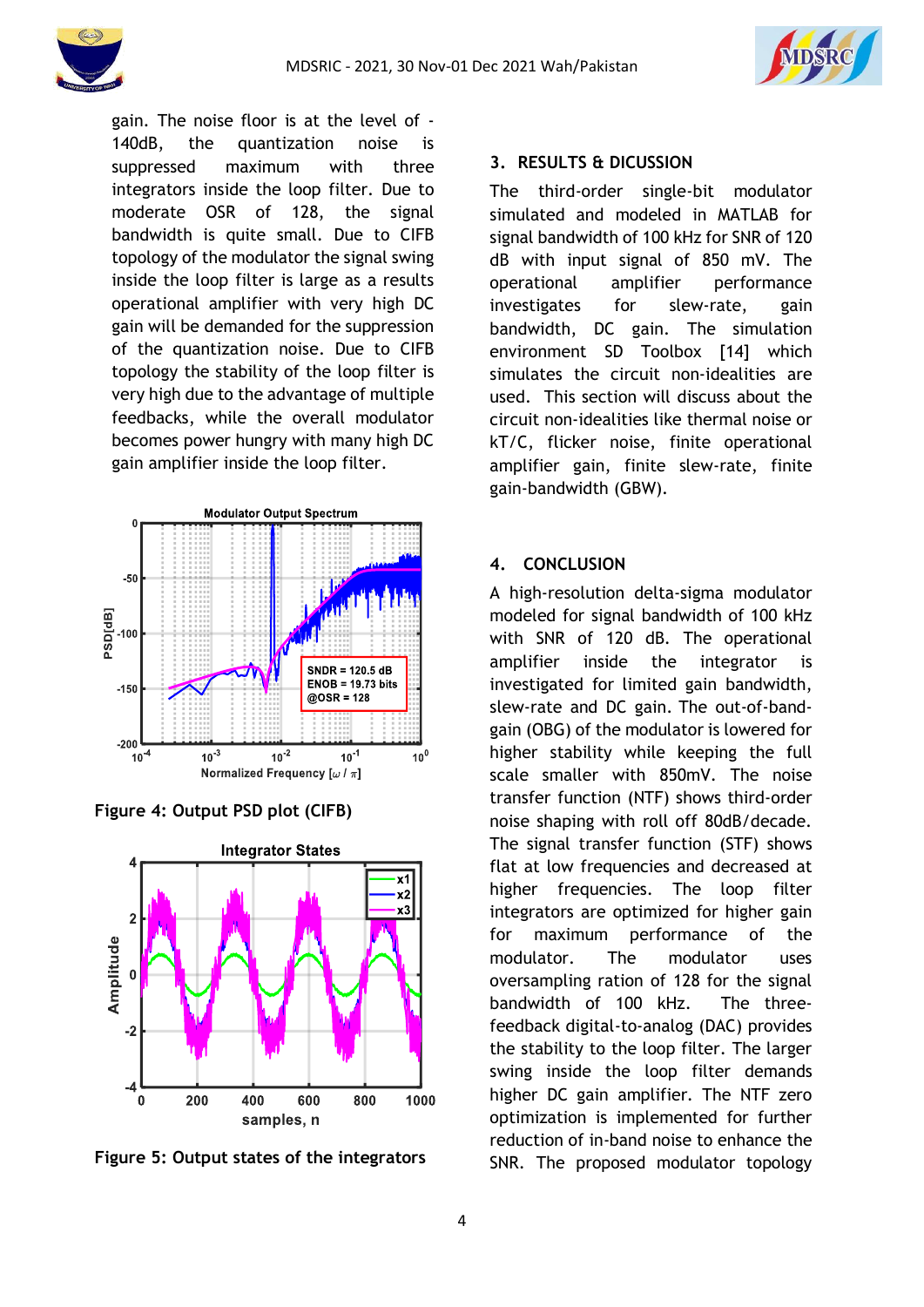



utilizes OBG of 1.5 and with NTF zero optimization can achieve SNR of 120 dB with OSR of 128 for full-scale input signal of 850 mV. The operational amplifier performance parameters like slew-rate, gain bandwidth, DC gain investigated for optimized performance. Finally, the modulator can accomplish SNR of 120 dB for signal bandwidth equal to 100 kHz.

# **5. ACKNOWLEDGMENT**

This research work was conducted by System-on-Chip Design Laboratory (SoC), Department of Electronics, Faculty of Natural Sciences, Quaid-i-Azam University, Islamabad, Pakistan.

# **6. REFERENCES**

- [1] **X. Chen, et al, 2018,** A 1-V 90.3dV DR 100-kHZ BW 4<sup>th</sup>-Order Single Bit Sigma-Delta Modulator in 40-nm CMOS Technology, IEEE 3rd International Conference on Integrated Circuits and Microsystem(ICICM).
- [2] **A. Pena-Perez, et al, 2012,** A 88 dB DR, 84-dB SNDR Very Low-Power Single Op-Amp Third-Order Sigma-Delta Modulator, IEEE Journal of Solid-State Circuits, 47(9), pp. 2107-2118.
- [3] **C. Tianlin, et al,2017,** A Lowpower High-resolution Band-pass Sigma-delta ADC for accelerometer Applications, Journal of Semiconductor Technology and Science, 17(3),pp. 338-445.
- [4] **Caldwell T, et al, 2014,** A reconfigurable Delta-Sigma ADC with up to 100 MHz using flash reference shuffling, IEEE Trans Circuit & Syst-I: Regular paper, 61(8), pp. 2263-2271.
- [5] **Srinivasan V, et al, 2012,** A 20 mW 61dB SNDR (60 MHz BW) 1b  $3^{\text{rd}}$ -

order continuous-time delta-sigma modulator clocked at 6GHz in 45nm CMOS, IEEE International Solid-State Circuit Conference, pp. 158-160.

- [6] **Yoon D, et al, 2015,** A continuoustime sturdy-MASH Delta-Sigma Modulator in 28nm CMOS, IEEE Journal of Solid-State Circuit, 50(12), pp. 2880-2890.
- [7] **S. Norsworthy, Richard Schreier, G.C. Temes**,1997, Delta-Sigma Data Converter Theory, Design, and Simulation, John Wiley & Sons, Inc., Hoboken, New Jersey.
- [8] **Yao Xiao, et al, 2020**, A 100-MHz Bandwidth 80-dB Dynamic Range Countinuous-time Delta-Sigma Modulator with a 2.4-GHz Clock Rate, Nanoscale Research Letters.
- [9] **Wei Wang, at al., 2019,** A 72.6dB SNDR 100MHz BW 16.36mW CTDSM with Preliminary Sampling and Quantization Scheme in Backend Subranging QTZ, IEEE Internation Conference of Solid-State Circuit & Conference (ISSCC) , pp. 340-342.
- [10] **Sheng-Jui Huang , et al., 2017,** A 125MHz-BW 71.9dB-SNDR VCO-Based CT delta-sigma ADC with segmented Phase-Domain ELD Compensation in 16nm, IEEE International Solid-State Circuit Conference (ISSCC), pp. 470-472.
- [11] **Yunzhi Dong , et al., 2016,** A 930mW 69db-DR 465MHz-BW CT 1- 2 MASH ADC in 28 nm CMOS, IEEE International Solid-State Circuit Conference (ISSCC), pp. 278-280.
- [12] **R. Scherier** Delta-Sigma Toolbox ([\(http://www.mathworks.com/m](http://www.mathworks.com/matlancentral/fileexchange/19-delta-sigma-toolbox) [atlancentral/fileexchange/19](http://www.mathworks.com/matlancentral/fileexchange/19-delta-sigma-toolbox) [delta-sigma-toolbox\)](http://www.mathworks.com/matlancentral/fileexchange/19-delta-sigma-toolbox).
- [13] **Shanti Paven, Richjard Schreier and G.C. Temes,** Understanding Delta-Sigma Data Converters Second Edition , IEEE Press Wiley
- [14] **S. Brigati** SDToolbox [\(http://www.mathworks.com/ma](http://www.mathworks.com/matlabcentral/fileexchange/2460-sd-toolbox)